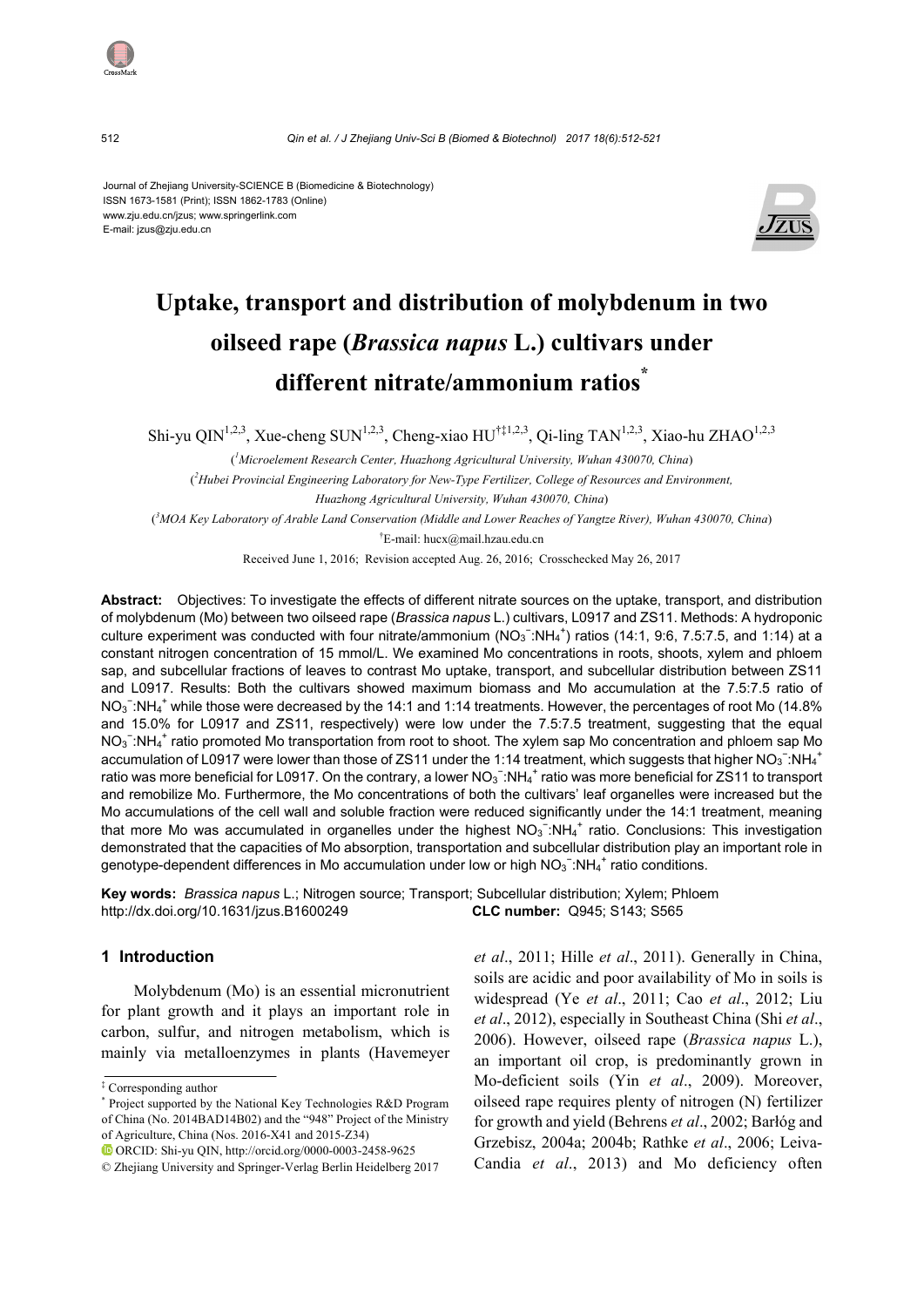decreases the activity of nitrate reductase which leads to N deficiency in plants (Chatterjee and Nautiyal, 2001; Ide *et al*., 2011), poor seedling growth and lower grain yield (Yang *et al*., 2009; Liu *et al*., 2010). Furthermore, winter wheat subjected to higher rate of N-fertilization is prone to Mo deficiency (Wang *et al.*, 1999) while supplying  $NH<sub>4</sub>NO<sub>3</sub>$  to plants stimulates the remobilization of Mo in black gram (Jongruaysup *et al*., 1997). Mo plays an important role in the N metabolism of plants, including nitrogen fixation and the transformation of nitrate  $(NO<sub>3</sub>^-)$ -N to ammonium (NH4 + )-N (Kovács *et al*., 2015). However, little information is available about the Mo uptake, transport, or distribution under different N sources.

 $NH_4^+$  and  $NO_3^-$  are two forms of inorganic N available for plant uptake. Studies on  $NH_4^+$  stress showed that a low  $NO_3^-$ : $NH_4^+$  ratio inhibits plant growth and changes ion balance in the plant (Liu *et al*., 2014; Babalar *et al*., 2015; Sokri *et al*., 2015). Esteban *et al*. (2016) showed that complementation with nitrate at low doses, which has long been practised in agriculture, can counterbalance the ammonium toxicity in the laboratory. Zhu *et al*. (2015) reported that the Mo content of Chinese cabbage declined significantly with a decreasing  $NO_3$ <sup>-</sup>:NH<sub>4</sub><sup>+</sup> ratio. Moreover, the molybdate transporter 1 (CrMOT1) of *Chlamydomonas reinhardtii* is activated by nitrate but not by molybdate (Tejada-Jiménez *et al*., 2007), while molybdate transporter 2 (CrMOT2) is activated by molybdate, but not by the N source (Tejada-Jiménez *et al*., 2011). The responses of plants particularly of different cultivars to variable  $NO<sub>3</sub><sup>-</sup>:NH<sub>4</sub><sup>+</sup>$  ratios are still not well known. In this study, we evaluated the variations in Mo uptake, transport, and distribution between two *B. napus* genotypes treated with different  $NO_3^-$ : $NH_4^+$  ratios under hydroponic culture, mainly by tissue Mo, sap flow and subcellular Mo concentrations.

#### **2 Materials and methods**

## **2.1 Plants and growth conditions**

Seeds of oilseed rape cultivars ZS11 (high Mo accumulating cultivar) and L0917 (low Mo accumulating cultivar) were sterilized with  $10\%$  (v/v) NaClO for 30 min and washed by deionized water for 5– 10 min. The sterilized seeds were cold-treated at 4 °C for 2 d and then were germinated on moistened gauze that was fixed to a black plastic tray filled with deionized water at room temperature. After one week, 15 uniform seedlings were transferred to black polyethylene boxes containing 10 L 1/2-strength modified Hoagland solution for 6 d and subsequently full-strength solution. The modified Hoagland solution contains 4 mmol/L Ca $(NO<sub>3</sub>)<sub>2</sub>$ ·4H<sub>2</sub>O, 6 mmol/L KNO<sub>3</sub>, 1 mmol/L  $NH_4H_2PO_4$ , 2 mmol/L  $MgSO_4$ ·7H<sub>2</sub>O, 46.2  $\mu$ mol/L  $H_3BO_3$ , 9.1  $\mu$ mol/L MnCl<sub>2</sub>·4H<sub>2</sub>O, 0.8  $\mu$ mol/L ZnSO4·7H2O, 0.3 µmol/L CuSO4·5H2O, 100 µmol/L EDTA-Fe, and 1  $\mu$ mol/L (NH<sub>4</sub>)<sub>6</sub>Mo<sub>7</sub>O<sub>24</sub>·4H<sub>2</sub>O. After 20 d, the seedlings were treated with four different  $NO<sub>3</sub><sup>-</sup>:NH<sub>4</sub><sup>+</sup>$  ratios with four replications. Plants were cultured in primary solution  $(NO<sub>3</sub><sup>-</sup>:NH<sub>4</sub><sup>+</sup> 14:1)$  or in primary solution with NH<sub>4</sub>Cl (NO<sub>3</sub><sup>-</sup>:NH<sub>4</sub><sup>+</sup>9:6, 7.5:7.5, 1:14) according to Nimptsch and Pflugmacher (2007). The pH of solutions was adjusted to  $6.5\pm0.2$  with 1 mol/L NaOH. The solutions were renewed every 4 d during the 35-d experiment. At the end of the experiment, plants were harvested and separated into fresh samples (leaves immediately frozen in dry ice and kept frozen until use) and dry samples (roots, stems and leaves were dried at 80 °C until a constant weight was achieved). Meanwhile, xylem sap and phloem sap were collected.

#### **2.2 Exudation techniques**

The xylem sap was collected by the method described by Ueno *et al*. (2011) and Wu *et al*. (2015). Briefly, plant shoots (two plants) were cut at 3 cm above the roots and the xylem sap was collected from the cut surface by the root pressure method (the initial 1–2 μl of exudates were discarded). The volume of xylem sap was recorded and 4 ml xylem sap was placed in a 50-ml volumetric flask and dried on a hot plate for Mo determination. The phloem sap was collected as described by Tetyuk *et al*. (2013). Shoots were incubated in a conical flask filled with 65 ml 25 mmol/L EDTA-Na<sub>2</sub> in a growth chamber for 24 h at 20 °C and 95% humidity in dark. The collected solution was dried on a hot plate for Mo determination.

#### **2.3 Cell wall, organelle and vacuole isolation**

The frozen plant fresh leaves (1 g) were homogenized and the subcellular fractions were separated according to Su *et al*. (2014) and Li *et al*. (2016). Each plant sample was homogenized in 12-ml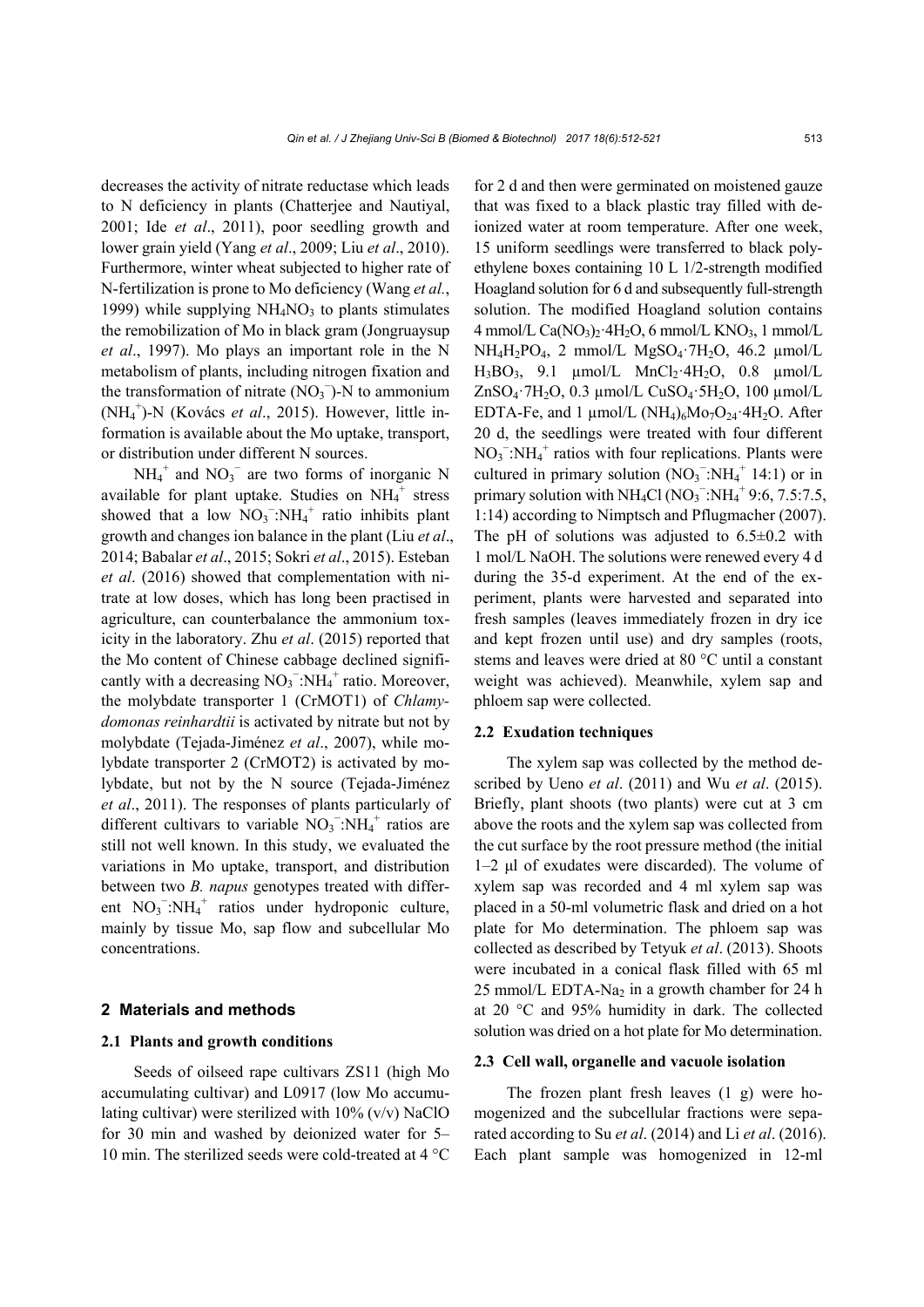precooled extraction buffer containing 250 mmol/L sugar, 50 mmol/L Tris-HCl (pH 7.5), 1 mmol/L  $MgCl<sub>2</sub>$ , and 10 mmol/L cysteine using a chilled mortar and pestle. The mixture was centrifuged at 2057*g* for 10 min with a refrigerated centrifuge (Eppendorf 5810 R, Germany), and the precipitate was designated as the cell wall fraction mainly consisting of cell walls and cell wall debris. The supernatant was recentrifuged at 12857*g* for 50 min, and the precipitate was designated as the organelle fraction which consisted of membrane and organelle components, and the resultant supernatant solution is referred to as the soluble fraction which mainly includes vacuoles and cytoplasm. All the above mentioned steps were performed at 4 °C.

# **2.4 Mo determination**

Plant materials and dried xylem and phloem sap samples were digested with  $HNO<sub>3</sub>/HClO<sub>4</sub>$  (4:1, v/v) mixture at 190 °C for 2 h and then at 205 °C. The samples were then dissolved in 10 ml water, and Mo concentration  $(C_{\text{Mo}})$  was determined using a graphite furnace atomic absorption spectrometer (Z-2000 series, Hitachi, Japan) method (Nie *et al*., 2014). The translocation factor (TF) is calculated by  $C_{\text{Mo}}$  in leaf/ $C_{\text{Mo}}$  in stalk or  $C_{\text{Mo}}$  in stalk/ $C_{\text{Mo}}$  in root, and Mo accumulation is calculated by  $C_{\text{Mo}}\times$  weight of dry matter.

#### **2.5 Statistical analysis**

Data were statistically analyzed using SPSS 13.0. One-way analysis of variance (ANOVA) with a least significance difference (LSD) test was performed to analyze the significant differences between treatments (*P*<0.05). Data were presented as mean±standard error (SE) and Sigma Plot v12.0 was used for the graphs.

# **3 Results**

#### **3.1 Biomass**

All the biomass (fresh weight (FW)) of roots and shoots of the two rape cultivars reached a maximum at the 7.5:7.5 ratio, but they declined to a minimum at the ratio of 1:14 (Fig. 1). The biomass decreased by 43.8% and 33.9% for cultivar L0917 and by 33.5% and 34.0% for cultivar ZS11 for roots and shoots, respectively, by changing the ratio from 7.5:7.5 to 1:14. The average biomass of cultivar ZS11 roots and shoots was 1.86 and 1.31 times higher than that of cultivar L0917, respectively. This suggests that the two rape cultivars produce the highest biomass under the same concentrations of  $NH_4^+$  and  $NO_3^-$ , but a higher proportion of  $NH_4^+$  results in significant diminution of the biomass of both cultivars particularly the root biomass of L0917 (*P*<0.05). The high Mo accumulator ZS11 not only had the higher biomass but also had less growth inhibition at the 1:14 ratio than the low Mo accumulator L0917.

#### **3.2 Mo distribution in tissues**

Mo accumulation by both cultivars reached a maximum at the 7.5:7.5 ratio, while the high Mo accumulator ZS11 exhibited a 24.8% (*P*<0.05) decrease in Mo accumulation at the 1:14 ratio (Fig. 2a), suggesting that high  $NH_4^+$  inhibited Mo accumulation in the plant. The accumulation percentages of Mo by L0917 were 12.4%, 66.6%, and 21.0% in roots, stalks and leaves, respectively, while these were respectively 14.2%, 36.8%, and 49.0% by ZS11 (Fig. 2b), suggesting that the majority of Mo occurs in the stalks of L0917 and the leaves of ZS11. The proportion of Mo in leaves of both cultivars was increased with



**Fig. 1** Fresh weights of roots (a) and shoots (b) at different  $NO_3^-$ :NH<sub>4</sub><sup>+</sup> ratios in hydroponic culture Data were presented as mean±SE (*n*=4). Different letters above the bar mean significant differences at *P*<0.05 by LSD-test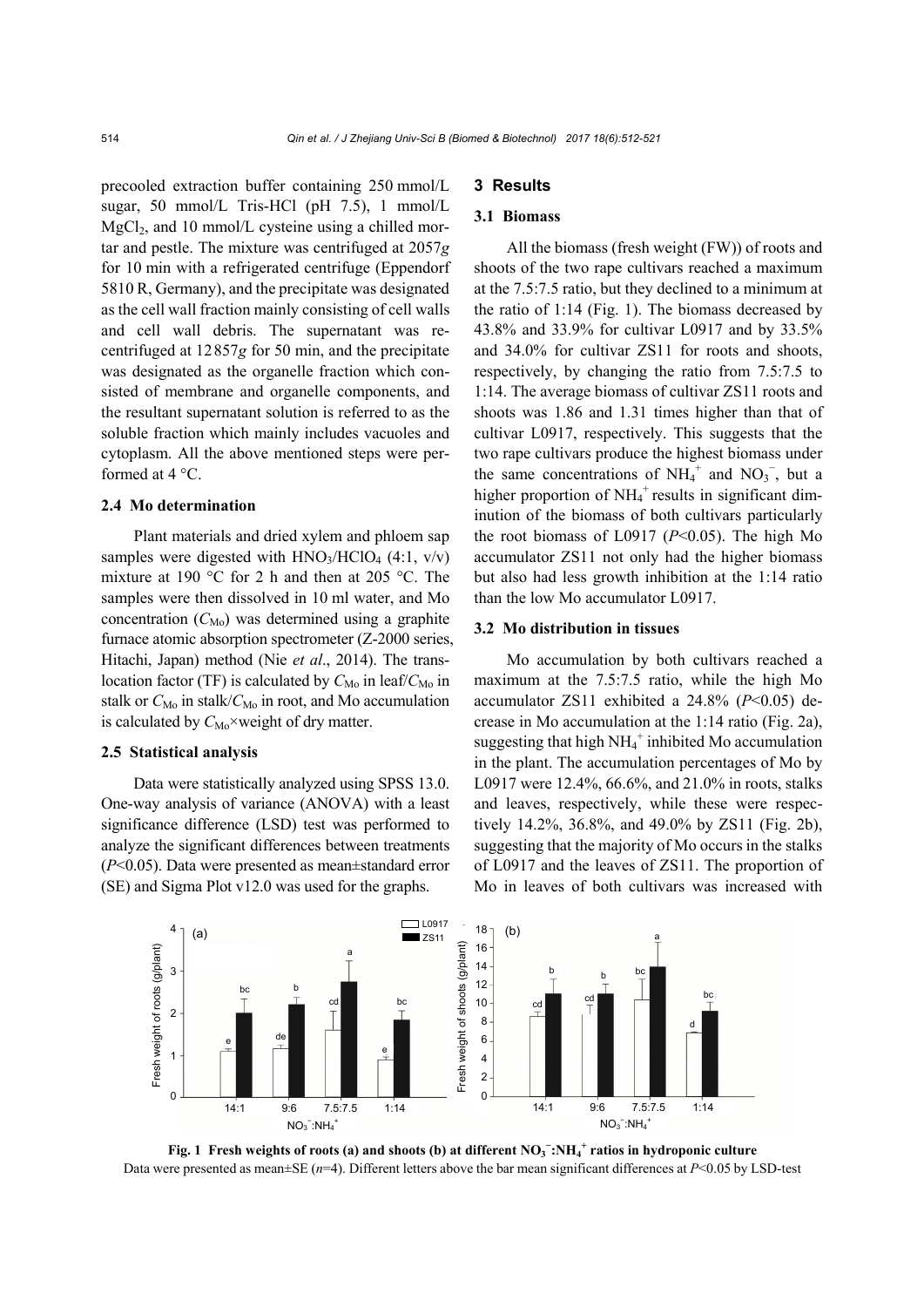the decreasing  $NO_3^-$ : $NH_4^+$  ratio, but the proportion of Mo in stalks decreased under the same conditions.

The root Mo concentrations of both the cultivars treated with the 7.5:7.5 ratio were higher than those under the other ratios (Fig. 3a). However, Mo concentrations of L0917 shoots showed no significant difference among the  $NO_3$ <sup>-</sup>:NH<sub>4</sub><sup>+</sup> ratios, while Mo concentrations of ZS11 significantly decreased with decreasing  $NO_3^-$ : $NH_4^+$  (Fig. 3b). Root and shoot Mo concentrations were higher in cultivar ZS11 than in cultivar L0917 at all treatments. The shoot/root Mo TFs of cultivar L0917 initially declined with the decreasing  $NO_3^-$ : $NH_4^+$  but then increased to the highest value under the 1:14 treatment. The TFs of cultivar ZS11 decreased with the decreasing  $NO<sub>3</sub><sup>-</sup>:NH<sub>4</sub><sup>+</sup>$  ratio (Fig. 4). The results indicated that Mo concentrations

of the roots of both cultivars have the same absorption tendency treated with  $NO_3$ <sup>-</sup>:NH<sub>4</sub><sup>+</sup> ratios, while Mo transportation from roots to shoots was inhibited particularly in cultivar ZS11.

# **3.3 Mo transport in xylem and phloem**

Mo contents of xylem and phloem sap were measured to further study the effects of  $NO_3$ <sup>-</sup>: $NH_4$ <sup>+</sup> ratio on Mo transport in the oilseed rape (Fig. 5). The Mo concentration in xylem sap of L0917 decreased by  $23.40\%$  ( $P<0.05$ ) but that of ZS11 increased by 49.65% (*P*<0.05) at the ratio of 1:14 as compared to 14:1. Similarly, Mo accumulation in phloem sap of cultivar L0917 decreased by 59.48% (*P*<0.05) when the  $NO_3$ <sup>-</sup>:NH<sub>4</sub><sup>+</sup> ratio was decreased from 14:1 to 1:14. However, phloem sap Mo accumulation in ZS11



**Fig. 2** Total plant Mo accumulations (a) and tissue Mo accumulation percentages (b) at different NO<sub>3</sub> −:NH<sub>4</sub><sup>+</sup> ratios in **hydroponic culture** 

Data were presented as mean±SE (*n*=4). Different letters above the bar mean significant differences at *P*<0.05 by LSD-test



**Fig. 3** Mo concentrations in roots (a) and shoots (b) of oilseed rape grown at different NO<sub>3</sub><sup>−</sup>:NH<sub>4</sub><sup>+</sup> ratios in hy**droponic culture** 

Data were presented as mean±SE (*n*=4). Different letters above the bar mean significant differences at *P*<0.05 by LSD-test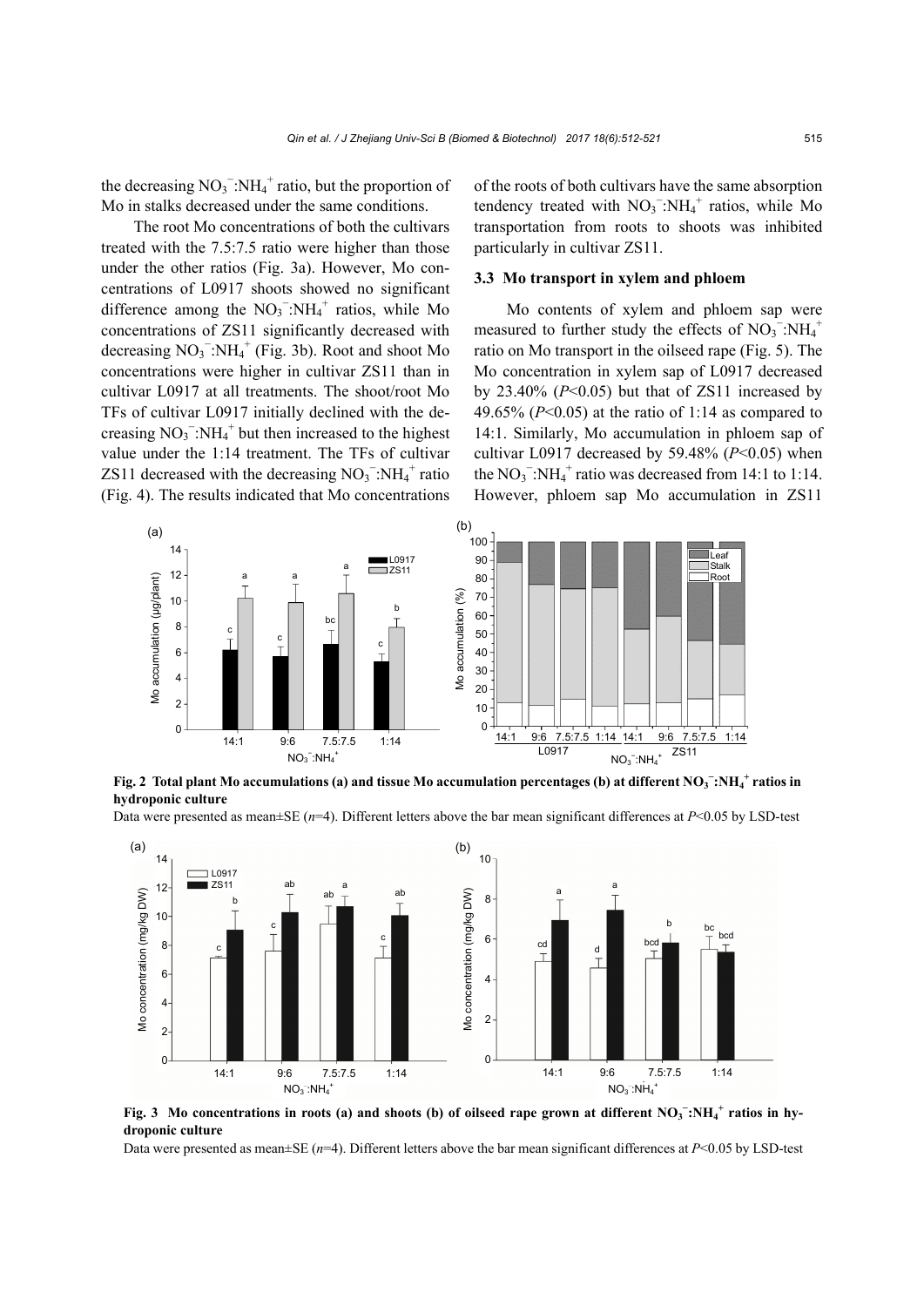

**Fig. 4** Mo translocation factors (TFs) for shoot/root of L0917 (a) and ZS11 (b) at different NO<sub>3</sub><sup>−</sup>:NH<sub>4</sub><sup>+</sup> ratios in hy**droponic culture** 

Data were presented as mean $\pm$ SE (*n*=4). Different letters above the bar mean significant differences at *P*<0.05 by LSD-test



**Fig. 5 Mo concentration in xylem sap (a) and Mo accumulation in phloem sap (b) of oilseed rape grown at different NO3 − :NH4 + ratios in hydroponic culture** 

Data were presented as mean $\pm$ SE ( $n=4$ ). Different letters above the bar mean significant differences at *P*<0.05 by LSD-test

increased to a maximum at the ratio of 9:6 before decreasing again with a further reduction in the  $NO<sub>3</sub><sup>-</sup>:NH<sub>4</sub><sup>+</sup>$  ratio. At the ratio of 1:14, the phloem sap Mo accumulation was 36.78% (*P*<0.05) higher than that at 14:1. The Mo concentrations and accumulations in xylem and phloem sap of ZS11 were 2.02 and 3.59-fold  $(P<0.05)$  higher than those of L0917, respectively. These results showed that ZS11 exhibits notably higher Mo loads in the xylem and phloem transport systems than L0917. In particular, Mo transport in xylem sap of L0917 was inhibited while that of ZS11 was considerably promoted by a low  $NO<sub>3</sub><sup>-</sup>:NH<sub>4</sub><sup>+</sup>$  ratio or higher NH<sub>4</sub><sup>+</sup> concentration.

#### **3.4 Subcellular Mo distribution in leaves**

Mo concentrations and Mo percentages in subcellular fractions of leaves under different treatments are shown in Figs. 6 and 7. Mo concentrations in cell wall fractions and soluble fractions of both the cultivars under the 1:14 ratio were higher than those under other ratios (Figs. 6a and 6c). In contrast, the Mo concentration in the organelle fraction of L0917 under the 14:1 ratio was 33 times higher than that under the 1:14 ratio  $(P<0.05)$ , while there was no significant difference in the organelle Mo concentrations of the ZS11 cultivar among the treatments (Fig. 6b). Overall,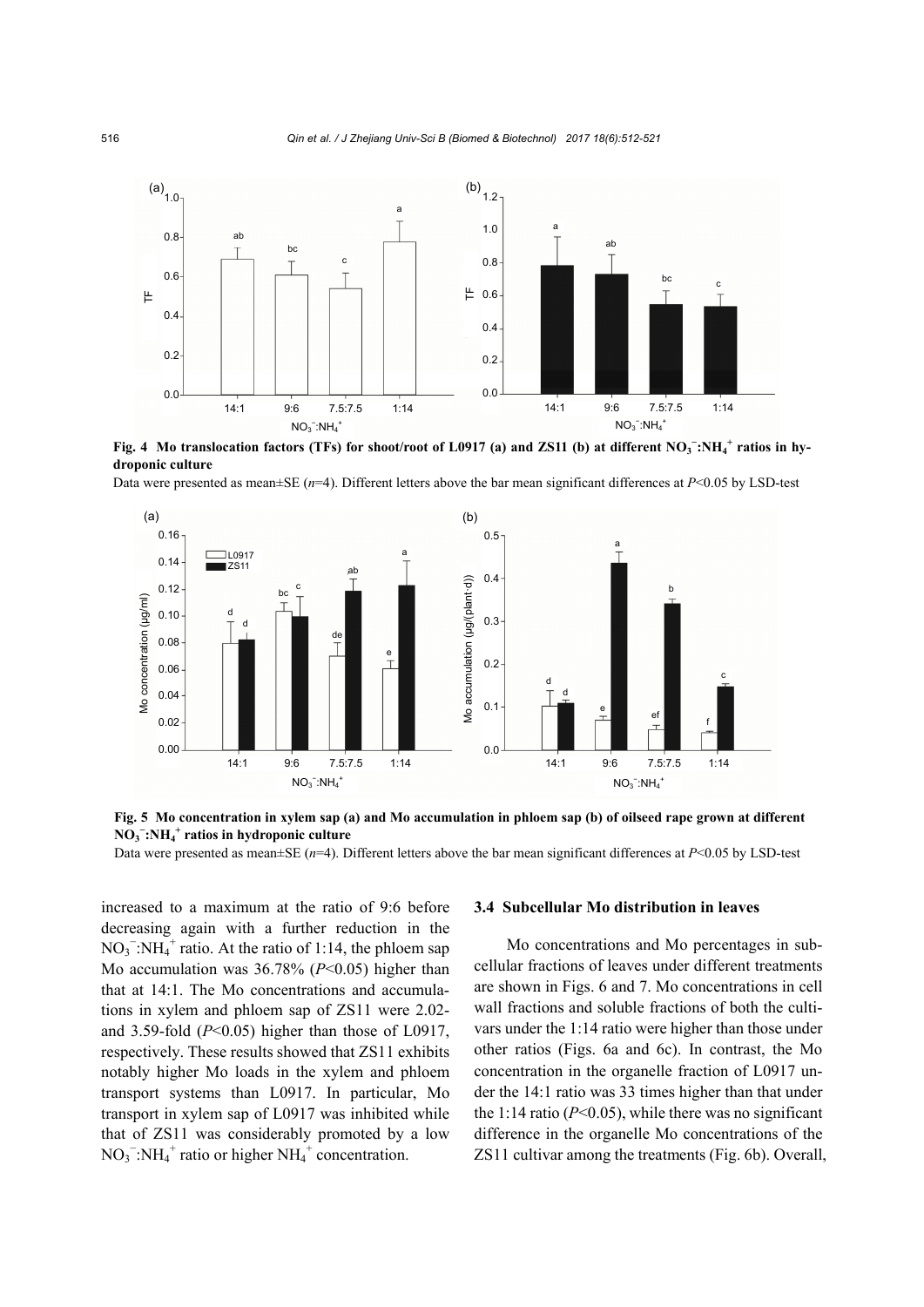

**Fig. 6 Mo concentrations in cell wall (a), organelle (b), soluble fractions (c) of oilseed rape grown at different NO3 − :NH4 + ratios in hydroponic culture** 

Data were presented as mean±SE (*n*=4). Different letters above the bar mean significant differences at *P*<0.05 by LSD-test

the average Mo concentrations of both cultivars in the cell wall, organelle, and soluble fractions were 0.915, 0.204, and 1.151 mg/kg, respectively. The percentages of Mo in the organelle fraction of both cultivars were at a minimum with the 1:14 ratio of  $NO_3$ <sup>-</sup>: $NH_4$ <sup>+</sup>

with 2.2% and 1.5% in cultivars L0917 and ZS11, respectively (Fig. 7). The Mo concentrations in the cell wall fractions of leaves of ZS11 were 2.80, 5.05, 3.94, and 4.28 times higher than those of L0917 under the 14:1, 9:6, 7.5:7.5, and 1:14 treatments, respectively. The Mo concentrations in the soluble fractions of leaves of ZS11 were 6.21, 5.67, 3.70, and 3.63 times higher than those of L0917 cultivar under the 14:1, 9:6, 7.5:7.5, and 1:14 treatments, respectively. While the Mo concentration in the organelle fractions of leaves of L0917 were 18.08, 4.05, 2.01, and 0.39 folds higher than those of ZS11 under the 14:1, 9:6, 7.5:7.5, and 1:14 treatments, respectively. These results clearly indicated that more Mo was distributed in cell wall and soluble fractions of ZS11, while Mo distribution in L0917 was much greater in the organelle fractions particularly under high  $NO_3^-$ : $NH_4^+$ ratios. High  $NO_3^-$ :NH<sub>4</sub><sup>+</sup> ratios increased the Mo distribution in organelle fractions of L0917, but low  $NO<sub>3</sub><sup>-</sup>:NH<sub>4</sub><sup>+</sup>$  ratios increased the Mo distribution in cell wall fractions and soluble fractions of both the cultivars.

# **4 Discussion**

In recent years, the understanding with regard to plant responses to the  $NO_3^-$ : $NH_4^+$  ratio has increased, whereas the effects of the ratio on Mo status are still unknown. The significant symptom of higher  $NH_4^+$ concentrations is the suppression of plant growth (Jampeetong and Brix, 2009). In this work, we found that oilseed rape grows better under a  $NO_3$ <sup>-</sup>: $NH_4$ <sup>+</sup> ratio of 7.5:7.5 than under 14:1, 9:6 or 1:14. Similar results were reported by Lu *et al*. (2009) in tomato and Tabatabaei *et al*. (2008) in strawberry plants, and their results indicated that combined application of  $NO<sub>3</sub><sup>-</sup>$  and NH<sub>4</sub><sup>+</sup> significantly enhanced the biomass as compared to sole application of either form of N. Compared with the 7.5:7.5 ratio, the decrease in biomass of L0917 cultivar at the 1:14 ratio was greater than that of ZS11 cultivar, indicating that the high Mo accumulating cultivar ZS11 had a better resistance to NH<sub>4</sub><sup>+</sup> stress. Therefore, combined and particularly equal applications of  $NO_3$ <sup>-</sup> and  $NH_4$ <sup>+</sup> were the most beneficial to both oilseed rape cultivars and the low Mo accumulator cultivar L0917 was more sensitive to higher concentration of  $NH_4^+$ .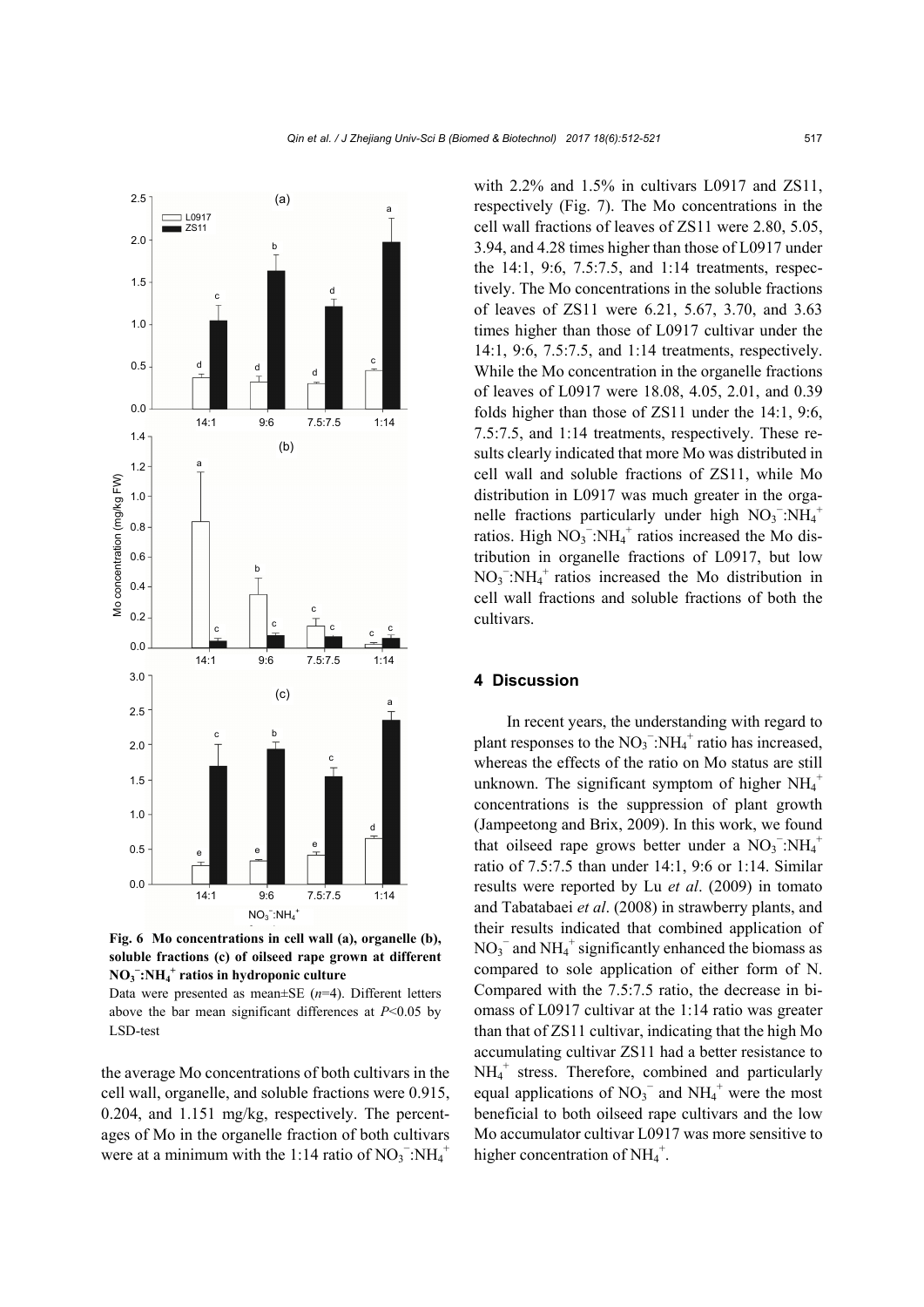

**Fig. 7** Mo percentages in subcellular fractions for L0917 (a) and ZS11 (b) at different  $NO_3^-$ : $NH_4^+$  ratios in **hydroponic culture** 

Although the uptake mechanisms underlying ammonium inhibition are not fully understood, previous studies have found that the uptake of many inorganic cations  $(K^+, Mg^{2+}, Ca^{2+})$  is reduced under  $NH_4^+$  nutrition and consequent changes in plant ion balance (Britto and Kronzucker, 2002; Dickson *et al*., 2016). There is evidence that the effects of  $NH_4^+$ nutrition are predominantly upon root growth and compete with or pass through the same protein channels (Li *et al*., 2010; Zheng *et al*., 2015). In the present study, on two oilseed rape cultivars, Mo accumulation was only decreased under the  $NO_3$ <sup>-</sup>: $NH_4$ <sup>+</sup> ratio of 1:14 (Fig. 2), suggesting that higher  $NH_4^+$ concentrations restrain Mo absorption in oilseed rape. Similarly, Zhu *et al*. (2015) reported that shoot Mo contents were decreased significantly with a decreasing  $NO_3^-$ : $NH_4^+$  ratio at 15 mmol/L N on Chinese cabbage. The percentages of Mo accumulated in the roots of both oilseed rape cultivars increased, whereas the shoot Mo concentrations and the shoot/root TFs for cultivar ZS11 decreased with decreasing  $NO<sub>3</sub><sup>-</sup>:NH<sub>4</sub><sup>+</sup>$  ratio, suggesting that Mo transport from root to shoot was inhibited by decreasing  $NO_3$ <sup>-</sup>: $NH_4$ <sup>+</sup> ratio. The Mo accumulation of ZS11 was respectively 64.9%, 72.2%, 59.2%, and 49.6% higher than that of L0917 at the 14:1, 9:6, 7.5:7.5, and 1:14 treatments. Therefore, it is probable that efficient xylem loadings play an important role in shoot mineral accumulation (Ueno *et al*., 2011; Wu *et al.*, 2015) and phloem is a good indicator for the nutritional conditions in leaves (Peuke, 2010). Yu *et al*. (2002) also reported that higher phloem mobility was a key factor for leaf

Mo accumulation. The present study suggested that at low  $NO_3^-$ : $NH_4^+$  ratios Mo concentrations in xylem and phloem sap of ZS11 were all higher than those of L0917. These results also suggested that ZS11 exhibited a higher Mo transport in xylem, as well as an enhanced ability for remobilization of Mo through phloem transport. Jongruaysup *et al*. (1994; 1997) also explained that variability of Mo mobility in phloem was found in Mo-adequate plants and  $NH<sub>4</sub>NO<sub>3</sub>$  stimulated the remobilization of Mo in the tissues. Therefore, the high Mo concentrations in xylem and phloem sap indicate good uptake in the root and well-supplied leaves.

Compartmentalization of Mo is vital for Mo homeostasis in plant cells. The average Mo concentrations in the cell wall, organelle and soluble fractions of leaves of the two rapeseed cultivars across the four treatments were 0.366, 0.204, and 1.151 mg/kg respectively (Fig. 6). The percentages of Mo in cell wall and solution fractions for L0917 were increased but in the organelle fraction were decreased with decreasing  $NO_3^-$ : $NH_4^+$  ratios. It also appears that Mo was mostly accumulated firstly by the soluble fraction and then by the cell wall, which could be a good reason why the high  $NO_3^-$ : $NH_4^+$  ratio was toxic to organelle and cell wall fractions (Küpper *et al*., 1999; Hale *et al*., 2001; Britto and Kronzucker, 2002; Zhao *et al*., 2015). Plant cell wall binding and soluble fractions are the important mechanisms for metal accumulation (Li *et al*., 2006; Fu *et al*., 2011). We showed that the higher Mo accumulator ZS11 distributed more Mo firstly in the soluble fractions and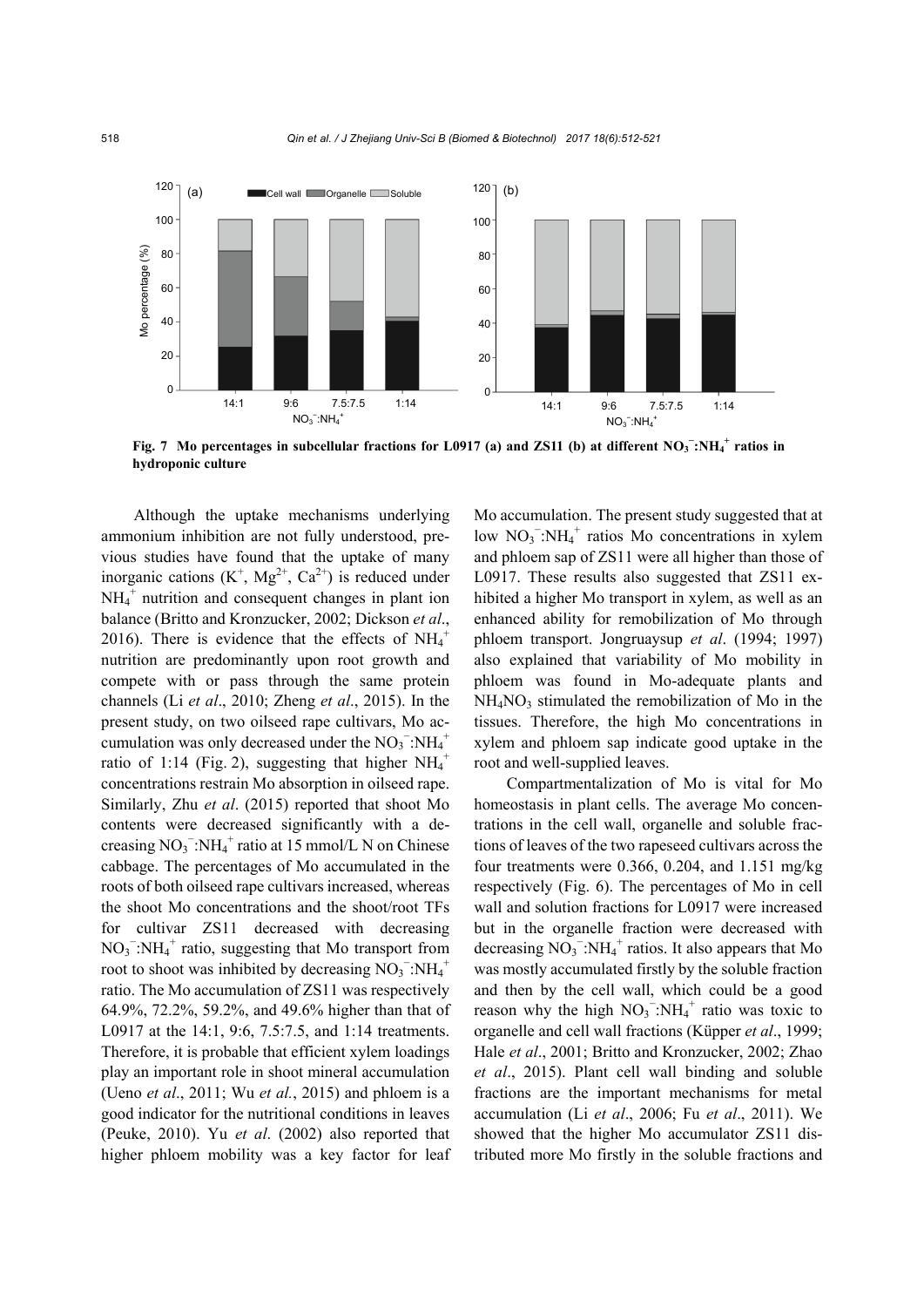secondly in the cell wall than cultivar L0917. It could be accordingly concluded that the soluble fraction in the high accumulation cultivar is more inclined to retain Mo than that in the low accumulation cultivar. Low  $NO_3$ <sup>-</sup>:NH<sub>4</sub><sup>+</sup> ratio sharply decreased the Mo distribution in the organelle fractions of L0917, indicating that organelle damage could be the integrated effect of NH<sub>4</sub><sup>+</sup> excess. This could also be associated with the biosynthesis of the Mo cofactor which is localized in the cytosol (Mendel, 2011).

In conclusion, this study indicated that the two rapeseed cultivars produced more biomass and accumulated more Mo while the nitrogen was supplied at the  $NO_3$ <sup>-</sup>:NH<sub>4</sub><sup>+</sup> ratio of 7.5:7.5, and the Mo uptake and Mo transport from roots to shoots were inhibited by low  $NO_3^-$ : $NH_4^+$  ratios or higher  $NH_4^+$ . The high Mo accumulator ZS11 not only exhibited higher Mo concentrations in all the tissues, cell-organs, xylem and phloem sap, but also accumulated more Mo firstly in the soluble fraction and secondly in the cell wall than L0917.

#### **Acknowledgements**

We thank Dr. Ron MCLAREN (Emeritus Professor of Environment Soil Science, Lincoln University, New Zealand) and Mr. Dawood Anser SAEED (College of Horticulture and Forestry Sciences, Huazhong Agricultural University, China) for critical reviewing and revision of the manuscript.

#### **Compliance with ethics guidelines**

Shi-yu QIN, Xue-cheng SUN, Cheng-xiao HU, Qi-ling TAN, and Xiao-hu ZHAO declare that they have no conflict of interest.

This article does not contain any studies with human or animal subjects performed by any of the authors.

# **References**

Babalar, M., Sokri, S.M., Lesani, H., *et al*., 2015. Effects of nitrate:ammonium ratios on vegetative growth and mineral element composition in leaves of apple. *J. Plant Nutr*., **38**(14):2247-2258.

http://dx.doi.org/10.1080/01904167.2014.964365

Barłóg, P., Grzebisz, W., 2004a. Effect of timing and nitrogen fertilizer application on winter oilseed rape (*Brassica napus* L.). I. Growth dynamics and seed yield. *J. Agron. Crop Sci*., **190**(5):305-313.

http://dx.doi.org/10.1111/j.1439-037X.2004.00108.x

Barłóg, P., Grzebisz, W., 2004b. Effect of timing and nitrogen fertilizer application on winter oilseed rape (*Brassica napus* L.). II. Nitrogen uptake dynamics and fertilizer efficiency. *J. Agron. Crop Sci*., **190**(5):314-323. http://dx.doi.org/10.1111/j.1439-037X.2004.00109.x

- Behrens, T., Horst, W.J., Wiesler, F., 2002. Effect of rate, timing and form of nitrogen application on yield formation and nitrogen balance in oilseed rape production. *In:* Horst, W.J., Schenk, M.K., Bürkert, A., *et al.* (Eds.), Plant Nutrition. Springer Netherlands, p.800-801. http://dx.doi.org/10.1007/0-306-47624-X\_389
- Britto, D.T., Kronzucker, H.J., 2002. NH<sub>4</sub><sup>+</sup> toxicity in higher plants: a critical review. *J. Plant Physiol*., **159**(6):567-584. http://dx.doi.org/10.1078/0176-1617-0774
- Cao, Q., Zhao, C., Qin, J., *et al*., 2012. Analysis on content of soil-available molybdenum and its influencing factors in some plantations in Hainan rubber planting areas. *J. Southern Agric*., **43**(10):1514-1517 (in Chinese).
- Chatterjee, C., Nautiyal, N., 2001. Molybdenum stress affects viability and vigor of wheat seeds. *J. Plant Nutr*., **24**(9): 1377-1386.

http://dx.doi.org/10.1081/PLN-100106988

- Dickson, R.W., Fisher, P.R., Argo, W.R., *et al*., 2016. Solution ammonium:nitrate ratio and cation/anion uptake affect acidity or basicity with floriculture species in hydroponics. *Sci. Hortic*., **200**:36-44. http://dx.doi.org/10.1016/j.scienta.2015.12.034
- Esteban, R., Ariz, I., Cruz, C., *et al.*, 2016. Review: mechanisms of ammonium toxicity and the quest for tolerance. *Plant Sci*., **248**:92-101. http://dx.doi.org/10.1016/j.plantsci.2016.04008

Fu, X., Dou, C., Chen, Y., *et al*., 2011. Subcellular distribution and chemical forms of cadmium in *Phytolacca americana* L. *J. Hazard. Mater*., **186**(1):103-107. http://dx.doi.org/10.1016/j.jhazmat.2010.10.122

- Hale, K.L., McGrath, S.P., Lombi, E., *et al*., 2001. Molybdenum sequestration in *Brassica* species. A role for anthocyanins? *Plant Physiol*., **126**(4):1391-1402. http://dx.doi.org/10.1104/pp.126.4.1391
- Havemeyer, A., Lang, J., Clement, B., 2011. The fourth mammalian molybdenum enzyme mARC: current state of research. *Drug Metab. Rev*., **43**(4):524-539. http://dx.doi.org/10.3109/03602532.2011.608682
- Hille, R., Nishino, T., Bittner, F., 2011. Molybdenum enzymes in higher organisms. *Coordin. Chem. Rev*., **255**(9-10): 1179-1205.

http://dx.doi.org/10.1016/j.ccr.2010.11.034

Ide, Y., Kusano, M., Oikawa, A., *et al.*, 2011. Effects of molybdenum deficiency and defects in molybdate transporter MOT1 on transcript accumulation and nitrogen/ sulphur metabolism in *Arabidopsis thaliana*. *J. Exp. Bot*., **62**(4):1483-1497.

http://dx.doi.org/10.1093/jxb/erq345

- Jampeetong, A., Brix, H., 2009. Effects of NH<sub>4</sub><sup>+</sup> concentration on growth, morphology and  $NH_4^+$  uptake kinetics of *Salvinia natans*. *Ecol. Eng*., **35**(5):695-702. http://dx.doi.org/10.1016/j.ecoleng.2008.11.006
- Jongruaysup, S., Dell, B., Bell, R.W., 1994. Distribution and redistribution of molybdenum in black gram (*Vigna mungo* L. Hepper) in relation to molybdenum supply. *Ann. Bot*., **73**(2):161-167.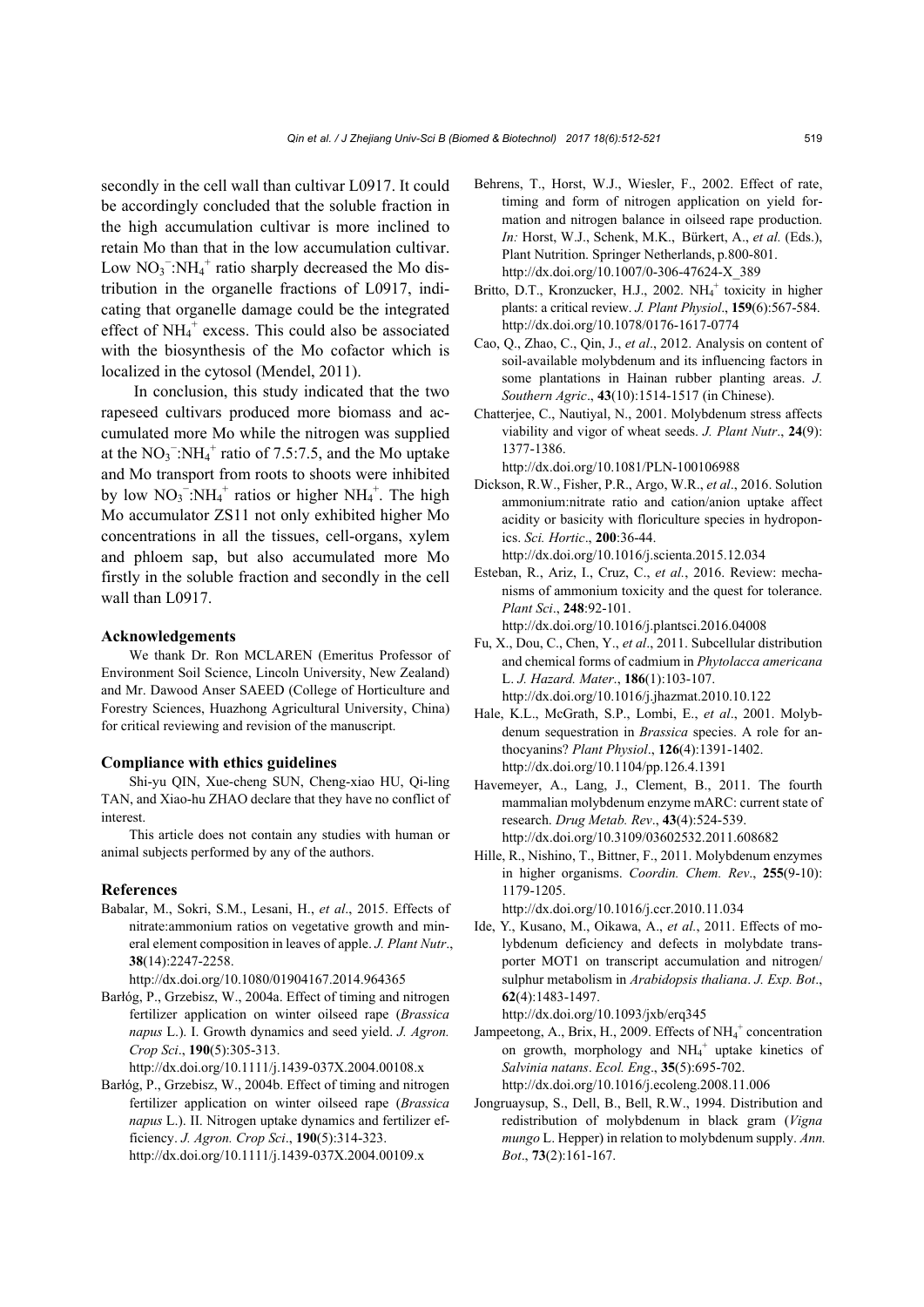http://dx.doi.org/10.1006/anbo.1994.1019

- Jongruaysup, S., Dell, B., Bell, R.W., *et al*., 1997. Effect of molybdenum and inorganic nitrogen on molybdenum redistribution in black gram (*Vigna mungo* L. Hepper) with particular reference to seed fill. *Ann. Bot*., **79**(1):67-74. http://dx.doi.org/10.1006/anbo.1996.0304
- Kovács, B., Puskás-Preszner, A., Huzsvai, L., *et al*., 2015. Effect of molybdenum treatment on molybdenum concentration and nitrate reduction in maize seedlings. *Plant Physiol. Biochem*., **96**(6):38-44. http://dx.doi.org/10.1016/j.plaphy.2015.07.013
- Küpper, H., Zhao, F.J., McGrath, S.P., 1999. Cellular compartmentation of zinc in leaves of the hyper-accumulator *Thlaspi caerulescens*. *Plant Physiol*., **119**(1):305-312. http://dx.doi.org/10.1104/pp.119.1.305
- Leiva-Candia, D.E., Ruz-Ruiz, M.F., Pinzi, S., *et al*., 2013. Influence of nitrogen fertilization on physical and chemical properties of fatty acid methyl esters from *Brassica napus* oil. *Fuel*, **111**(3):865-871. http://dx.doi.org/10.1016/j.fuel.2013.04.006
- Li, Q., Li, B.H., Kronzucker, H.J., *et al*., 2010. Root growth inhibition by NH<sub>4</sub><sup>+</sup> in *Arabidopsis* is mediated by the root tip and is linked to  $NH_4^+$  efflux and GMPase activity. *Plant Cell Environ*., **33**(9):1529-1542. http://dx.doi.org/10.1111/j.1365-3040.2010.02162.x
- Li, T.Q., Yang, X.E., Yang, J.Y., *et al*., 2006. Zn accumulation and subcellular distribution in the Zn hyperaccumulator *Sedum alfredii* Hance. *Pedosphere*, **16**(5):616-623. http://dx.doi.org/10.1016/S1002-0160(06)60095-7
- Li, Y., Zhou, C., Huang, M., *et al.*, 2016. Lead tolerance mechanism in *Conyza canadensis*: subcellular distribution, ultrastructure, antioxidative defense system, and phytochelatins. *J. Plant Res*., **129**(2):251-262. http://dx.doi.org/10.1007/s10265-015-0776-x
- Liu, G., La, G., Li, Z., *et al*., 2012. Evaluation of available micronutrient contents in tobacco planting soils in Bijie. *Chinese Tobacco Sci*., **33**(3):23-27 (in Chinese).
- Liu, H., Hu, C., Sun, X., *et al*., 2010. Interactive effects of molybdenum and phosphorus fertilizers on photosynthetic characteristics of seedlings and grain yield of *Brassica napus*. *Plant Soil*, **326**(1):345-353. http://dx.doi.org/10.1007/s11104-009-0014-1
- Liu, N., Zhang, L., Meng, X., *et al*., 2014. Effect of nitrate/ ammonium ratios on growth, root morphology and nutrient elements uptake of watermelon (*Citrullus lanatus*) seedlings. *J. Plant Nutr*., **37**(11):1859-1872. http://dx.doi.org/10.1080/01904167.2014.911321
- Lu, Y.L., Xu, Y.C., Shen, Q., *et al*., 2009. Effects of different nitrogen forms on the growth and cytokinin content in xylem sap of tomato (*Lycopersicon esculentum* Mill.) seedlings. *Plant Soil*, **315**:67-77. http://dx.doi.org/10.1007/s11104-008-9733-y

Mendel, R.R., 2011. Cell biology of molybdenum in plants. *Plant Cell Rep*., **30**(10):1787-1797. http://dx.doi.org/10.1007/s00299-011-1100-4

Nie, Z., Hu, C., Liu, H., *et al*., 2014. Differential expression of

molybdenum transport and assimilation genes between two winter wheat cultivars (*Triticum aestivum*). *Plant Physiol. Bioch*., **82**(3):27-33.

http://dx.doi.org/10.1016/j.plaphy.2014.05.002

- Nimptsch, J., Pflugmacher, S., 2007. Ammonia triggers the promotion of oxidative stress in the aquatic macrophyte *Myriophyllum mattogrossense*. *Chemosphere*, **66**(4):708-714. http://dx.doi.org/10.1016/j.chemosphere.2006.07.064
- Peuke, A.D., 2010. Correlations in concentrations, xylem and phloem flows, and partitioning of elements and ions in intact plants. A summary and statistical re-evaluation of modelling experiments in *Ricinus communis*. *J. Exp. Bot*., **61**(3):635-655.

http://dx.doi.org/10.1093/jxb/erp352

Rathke, G.W., Behrens, T., Diepenbrock, W., 2006. Integrated nitrogen management strategies to improve seed yield, oil content and nitrogen efficiency of winter oilseed rape (*Brassica napus* L.): a review. *Agric. Ecosyst. Environ*., **117**(2-3):80-108.

http://dx.doi.org/10.1016/j.agee.2006.04.006

Shi, X.Z., Yu, D.S., Warner, E.D., *et al*., 2006. Cross-reference system for translating between genetic soil classification of China and soil taxonomy. *Soil Sci. Soc. Am. J*., **70**(1): 78-83.

http://dx.doi.org/10.2136/sssaj2004.0318

- Sokri, S.M., Babalar, M., Barker, A.V., *et al*., 2015. Fruit quality and nitrogen, potassium, and calcium content of apple as influenced by nitrate: ammonium ratios in tree nutrition. *J. Plant Nutr*., **38**(10):1619-1627. http://dx.doi.org/10.1080/01904167.2014.964364
- Su, Y., Liu, J., Lu, Z., *et al*., 2014. Effects of iron deficiency on subcellular distribution and chemical forms of cadmium in peanut roots in relation to its translocation. *Environ. Exp. Bot*., **97**(1):40-48.
- http://dx.doi.org/10.1016/j.envexpbot.2013.10.001 Tabatabaei, S.J., Yusefi, M., Hajiloo, J., 2008. Effects of shading and  $NO<sub>3</sub>:NH<sub>4</sub>$  ratio on the yield, quality and N
- metabolism in strawberry. *Sci. Hortic*., **116**(3):264-272. http://dx.doi.org/10.1016/j.scienta.2007.12.008 Tejada-Jiménez, M., Llamas, Á., Sanz-Luque, E., *et al*., 2007.
- A high-affinity molybdate transporter in eukaryotes. *Proc. Natl. Acad. Sci. USA*, **104**(50):20126-20130. http://dx.doi.org/10.1073/pnas.0704646104
- Tejada-Jiménez, M., Galván, A., Fernández, E., 2011. Algae and humans share a molybdate transporter. *Proc. Natl. Acad. Sci. USA*, **108**(16):6420-6425. http://dx.doi.org/10.1073/pnas.1100700108
- Tetyuk, O., Benning, U.F., Hoffmann-Benning, S., 2013. Collection and analysis of *Arabidopsis* phloem exudates using the EDTA-facilitated method. *J. Vis. Exp*., (80):e51111. http://dx.doi.org/10.3791/51111
- Ueno, D., Koyama, E., Yamaji, N., *et al*., 2011. Physiological, genetic, and molecular characterization of a high-Cdaccumulating rice cultivar. *J. Exp. Bot*., **62**(7):2265-2272. http://dx.doi.org/10.1093/jxb/erq383
- Wang, Z.Y., Tang, Y.L., Zhang, F.S., 1999. Effect of molybdenum